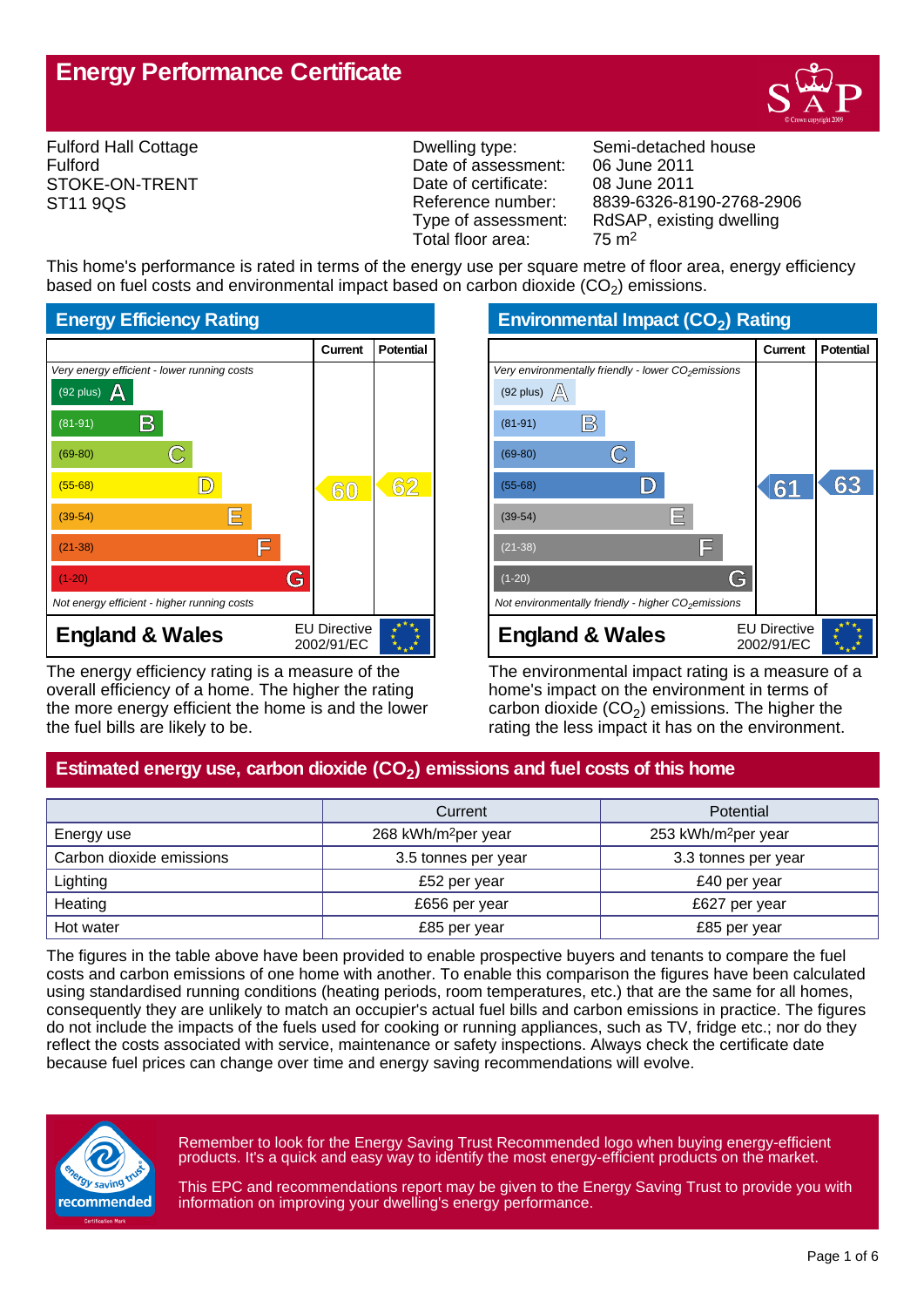#### **About this document**

The Energy Performance Certificate for this dwelling was produced following an energy assessment undertaken by a qualified assessor, accredited by Elmhurst Energy Systems Ltd, to a scheme authorised by the Government. This certificate was produced using the RdSAP 2009 assessment methodology and has been produced under the Energy Performance of Buildings (Certificates and Inspections) (England and Wales) Regulations 2007 as amended. A copy of the certificate has been lodged on a national register.

Assessor's accreditation number: EES/007940 Assessor's name: Mr. Richard Whalley Company name/trading name: Louis Taylor Ltd Phone number: 01782 260222 Fax number: 01782 287874 E-mail address: rwhalley@louis-taylor.co.uk<br>Related party disclosure: No related party Related party disclosure:

No 2 Etruria Office Village Festival Park Stoke on Trent Staffordshire ST1 5RQ

## **If you have a complaint or wish to confirm that the certificate is genuine**

Details of the assessor and the relevant accreditation scheme are on the preceding page. You can get contact details of the accreditation scheme from their website at www.elmhurstenergy.co.uk together with details of their procedures for confirming authenticity of a certificate and for making a complaint.

## **About the building's performance ratings**

The ratings on the certificate provide a measure of the buildings overall energy efficiency and its environmental impact, calculated in accordance with a national methodology that takes into account factors such as insulation, heating and hot water systems, ventilation and fuels used. The average Energy Efficiency Rating for a dwelling in England and Wales is band E (rating 50).

Not all buildings are used in the same way, so energy ratings use standard occupancy assumptions which may be different from the specific way you use your home. Different methods of calculation are used for homes and for other buildings. Details can be found at www.communities.gov.uk/epbd.

Buildings that are more energy efficient use less energy, save money and help protect the environment. A building with a rating of 100 would cost almost nothing to heat and light and would cause almost no carbon emissions. The potential ratings on the certificate describe how close this building could get to 100 if all the cost effective recommended improvements were implemented.

## **About the impact of buildings on the environment**

One of the biggest contributors to global warming is carbon dioxide. The way we use energy in buildings causes emissions of carbon. The energy we use for heating, lighting and power in homes produces over a quarter of the UK's carbon dioxide emissions and other buildings produce a further one-sixth.

The average household causes about 6 tonnes of carbon dioxide every year. Adopting the recommendations in this report can reduce emissions and protect the environment. You could reduce emissions even more by switching to renewable energy sources. In addition there are many simple everyday measures that will save money, improve comfort and reduce the impact on the environment. Some examples are given at the end of this report.



**Click www.epcadviser.direct.gov.uk our online tool which uses information from this EPC to show you how to save money on your fuel bills.**

Further information about Energy Performance Certificates can be found under Frequently Asked Questions at www.epcregister.com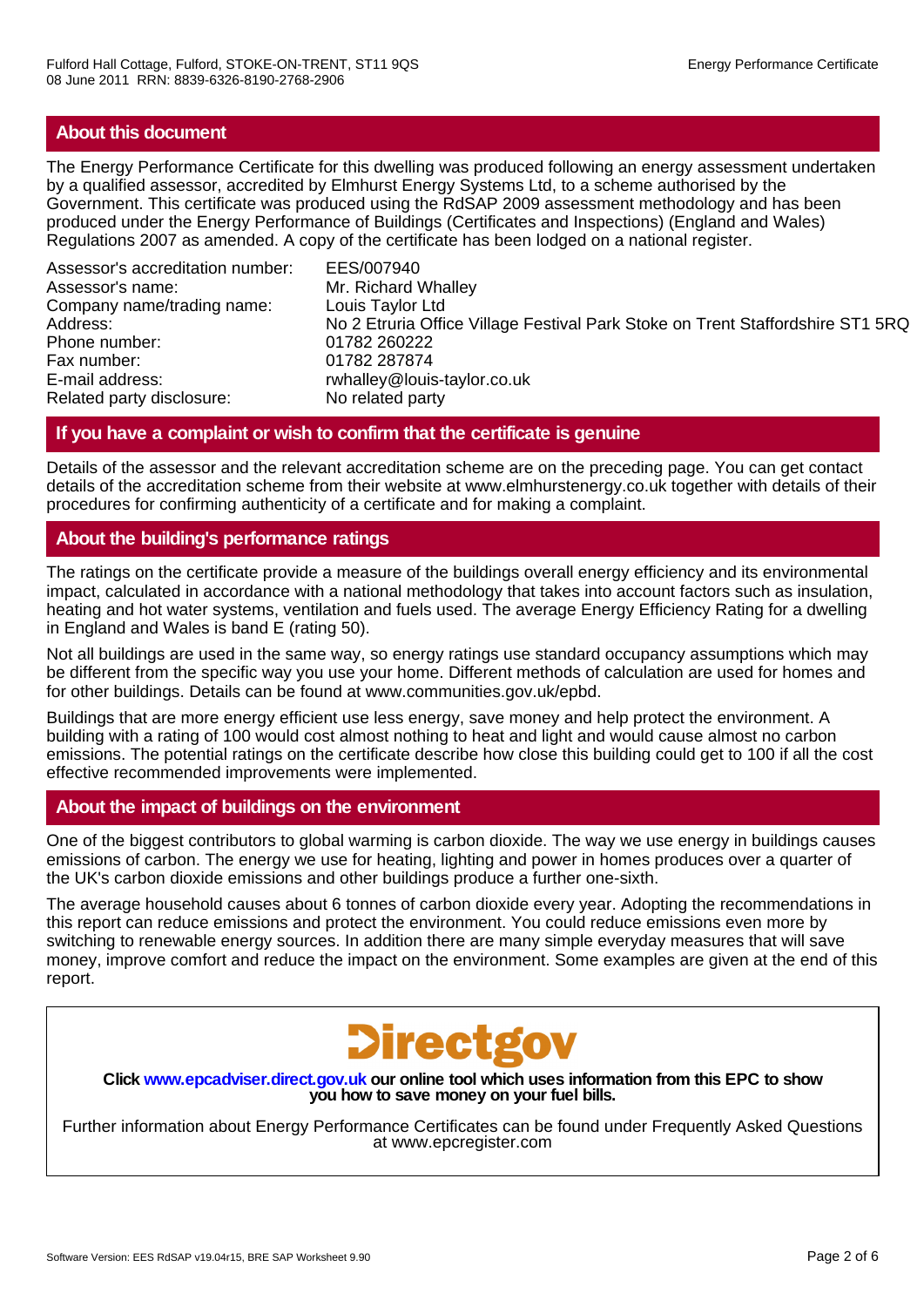#### **Recommendations**

The measures below are cost effective. The performance ratings after improvement listed below are cumulative, that is they assume the improvements have been installed in the order that they appear in the table. The indicative costs are representative for most properties but may not apply in a particular case.

| Lower cost measures                                          | <b>Indicative Cost</b> | <b>Typical savings</b><br>per year | Ratings after improvement |                         |
|--------------------------------------------------------------|------------------------|------------------------------------|---------------------------|-------------------------|
|                                                              |                        |                                    | Energy<br>Efficiency      | Environmental<br>Impact |
| Low energy lighting for all fixed outlets                    | £5                     | £10                                | D 60                      | D 61                    |
| 2 Upgrade heating controls                                   | £350 - £450            | £31                                | D <sub>62</sub>           | D <sub>63</sub>         |
| Total                                                        |                        | £41                                |                           |                         |
| D <sub>62</sub><br><b>Potential energy efficiency rating</b> |                        |                                    |                           |                         |

Potential environmental impact  $(CO_2)$  rating D 63

#### **Further measures to achieve even higher standards**

The further measures listed below should be considered in addition to those already specified if aiming for the highest possible standards for this home. However you should check the conditions in any covenants, planning conditions, warranties or sale contracts. The indicative costs are representative for most properties but may not apply in a particular case.

| 3 Solar water heating                            | £4,000 - £6,000   | £25  | D 63            | D 65        |
|--------------------------------------------------|-------------------|------|-----------------|-------------|
| 50 mm internal or external wall<br>insulation    | £5,500 - £14,500  | £169 | C <sub>72</sub> | C 75        |
| 5 Solar photovoltaic panels, 2.5 kWp             | £11,000 - £20,000 | £207 | <b>B</b> 82     | <b>B</b> 85 |
| Wind turbine<br>6.                               | £1,500 - £4,000   | £74  | <b>B</b> 86     | <b>B</b> 89 |
| <b>B</b> 86<br>Enhanced energy efficiency rating |                   |      |                 |             |
| Enhanced environmental impact $(CO2)$ rating     |                   |      |                 | <b>B</b> 89 |

Improvements to the energy efficiency and environmental impact ratings will usually be in step with each other. However, they can sometimes diverge because reduced energy costs are not always accompanied by a reduction in carbon dioxide  $(CO_2)$  emissions.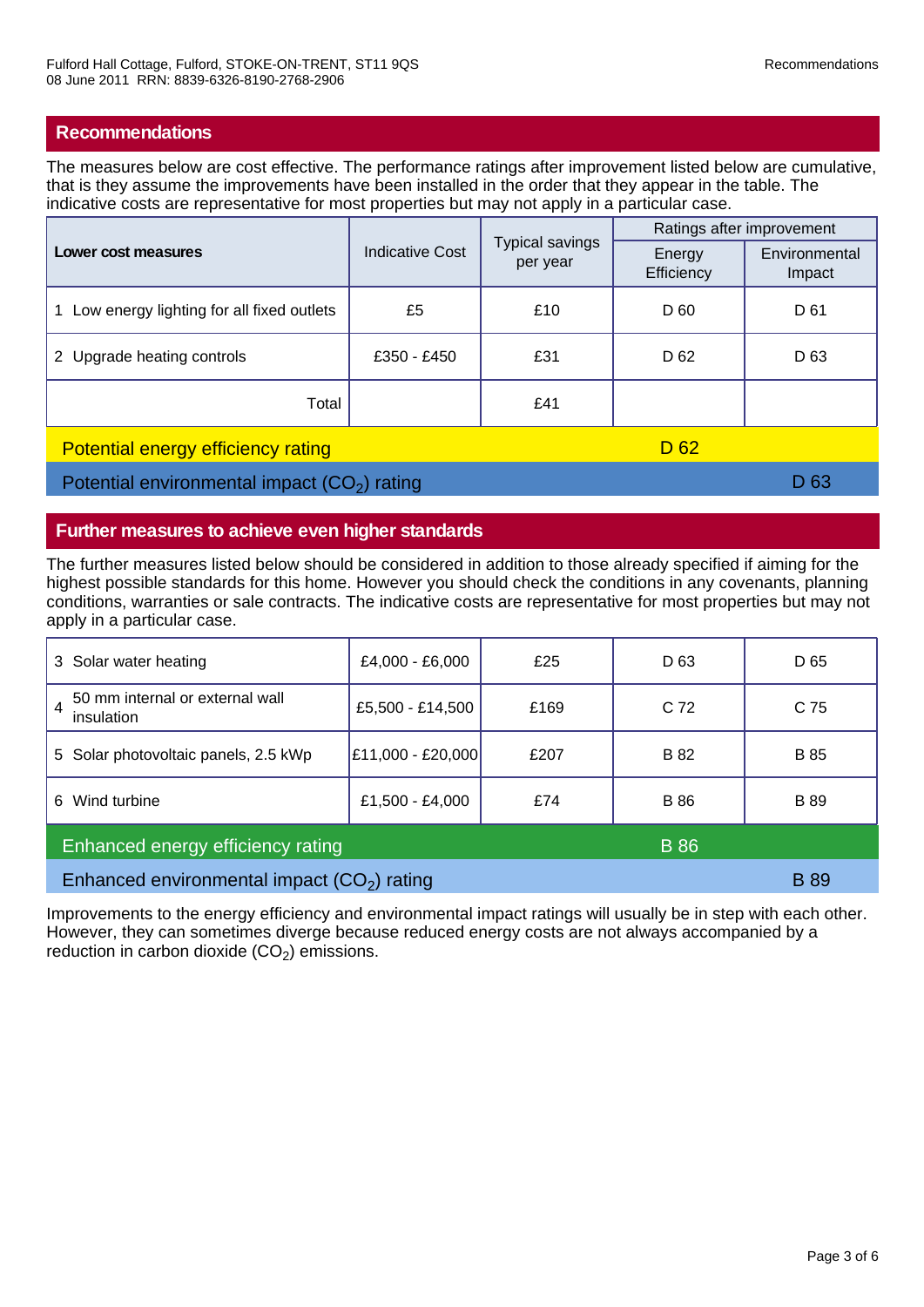## **Summary of this home's energy performance related features**

The table below gives an assessment of the key individual elements that have an impact on this home's energy and environmental performance. Each element is assessed by the national calculation methodology; 1 star means least efficient and 5 stars means most efficient. The assessment does not take into consideration the physical condition of any element. 'Assumed' means that the insulation could not be inspected and an assumption has been made in the methodology based on age and type of construction.

| Element                          | Description                                               | Current performance      |                |  |
|----------------------------------|-----------------------------------------------------------|--------------------------|----------------|--|
|                                  |                                                           | <b>Energy Efficiency</b> | Environmental  |  |
| Walls                            | Solid brick, as built, no insulation (assumed)            | ★☆☆☆☆                    | ★☆☆☆☆          |  |
| Roof                             | Pitched, 200 mm loft insulation<br>Pitched, no insulation | ★★★★☆<br>★☆☆☆☆           | ★★★★☆<br>★☆☆☆☆ |  |
| Floor                            | Solid, no insulation (assumed)                            |                          |                |  |
| <b>Windows</b>                   | Fully double glazed                                       | ★★★★☆                    | ★★★★☆          |  |
| Main heating                     | Boiler and radiators, mains gas                           | ★★★★☆                    | ★★★★☆          |  |
| Main heating controls            | Programmer, TRVs and bypass                               | ★★★☆☆                    | ★★★☆☆          |  |
| Secondary heating                | Room heaters, wood logs                                   |                          |                |  |
| Hot water                        | From main system                                          | ★★★★☆                    | ★★★★☆          |  |
| Lighting                         | Low energy lighting in 71% of fixed outlets               | *****                    | *****          |  |
| Current energy efficiency rating |                                                           | D 60                     |                |  |
|                                  | Current environmental impact $(CO2)$ rating               |                          | D 61           |  |

## **Low and zero carbon energy sources**

The following low or zero carbon energy sources are provided for this home:

• Biomass secondary heating

## **Renewable Heat Incentive**

You could receive 20 years of RHI payments and help reduce carbon emissions by replacing your existing heating system with one that generates renewable heat and, where appropriate, having your loft insulated to 150 mm and cavity walls filled. The energy required for space and water heating shown below would form the basis of the payments. The Department of Energy and Climate Change has up-to date information on technologies supported and the support levels at www.decc.gov.uk/rhi.

This dwelling: Loft insulation less than 150 mm, Cavity walls not present

| Heat demand for RHI          | Existing dwelling | With loft<br>insulation only | With cavity<br>insulation only | With loft and<br>cavity insulation |
|------------------------------|-------------------|------------------------------|--------------------------------|------------------------------------|
| Space heating (kWh per year) | 11,365            | 10.511                       |                                | -                                  |
| Water heating (kWh per year) | 2,068             |                              |                                |                                    |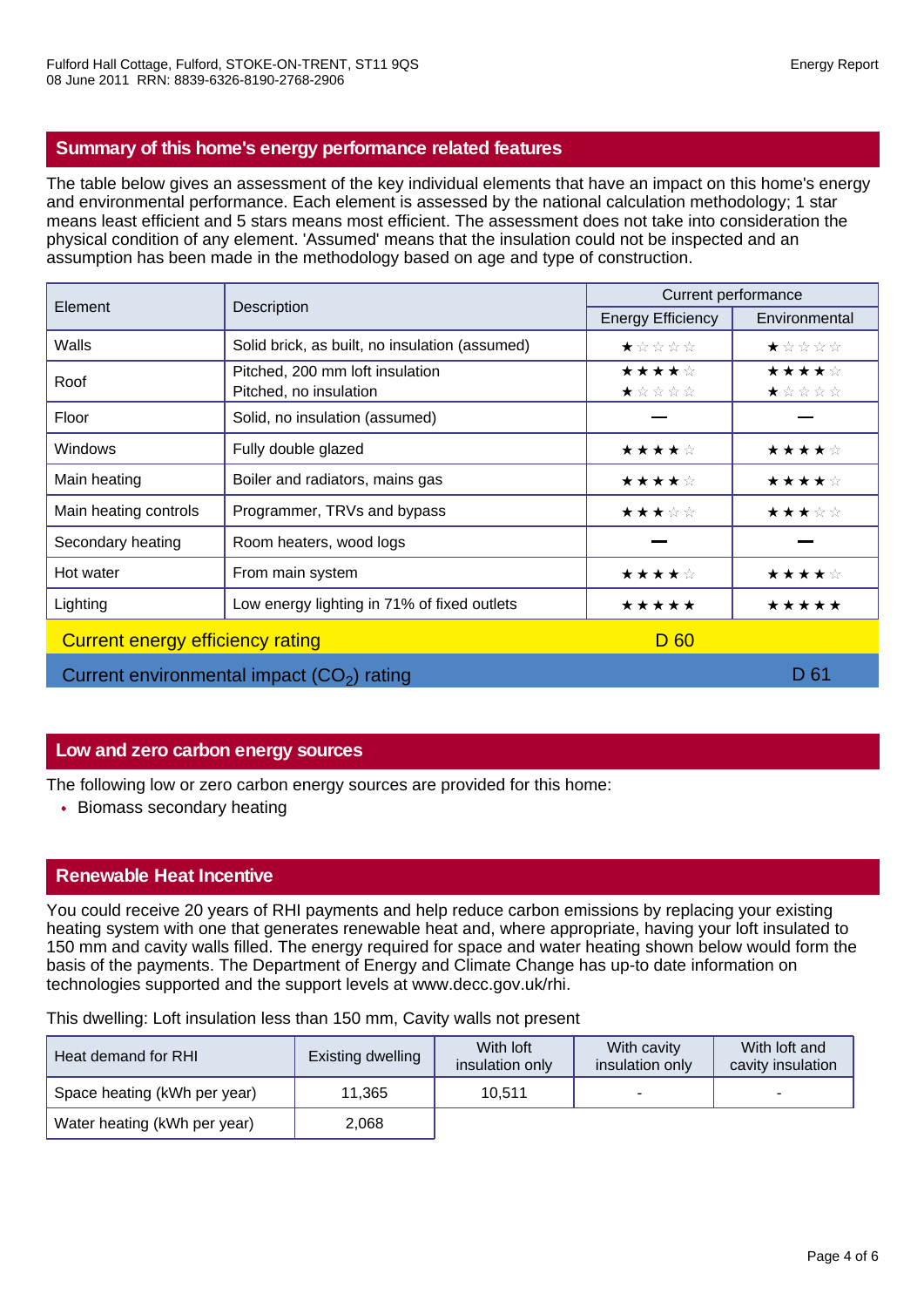## **About the cost effective measures to improve this home's performance ratings**

If you are a tenant, before undertaking any work you should check the terms of your lease and obtain approval from your landlord if the lease either requires it, or makes no express provision for such work.

#### **Lower cost measures**

These measures are relatively inexpensive to install and are worth tackling first. The indicative costs of measures included earlier in this EPC include the costs of professional installation in most cases. Some of the cost effective measures below may be installed as DIY projects which will reduce the cost. DIY is not always straightforward, and sometimes there are health and safety risks, so take advice before carrying out DIY improvements.

## **1 Low energy lighting**

Low energy light bulbs last up to 12 times longer than ordinary ones and reduce lighting costs.

#### **2 Heating controls (room thermostat)**

The heating system should have a room thermostat to enable the boiler to switch off when no heat is required. The thermostatic radiator valve should be removed from any radiator in the same room as the thermostat. Ask a heating engineer to do this work.

## **About the further measures to achieve even higher standards**

Further measures that could deliver even higher standards for this home. You should check the conditions in any covenants, planning conditions, warranties or sale contracts before undertaking any of these measures. If you are a tenant, before undertaking any work you should check the terms of your lease and obtain approal from your landlord if the lease either requires it, or makes no express provision for such work.

#### **3 Solar water heating**

A solar water heating panel uses the sun to pre-heat the hot water supply, significantly reducing demand on the heating system to provide hot water and hence save fuel and money. You could be eligible for Renewable Heat Incentive payments which could appreciably increase the savings beyond those shown on your EPC, provided that both the product and the installer are certified by the Microgeneration Certification Scheme (or equivalent). Details of local MCS installers are available at www.microgenerationcertification.org.

#### **4 Internal or external wall insulation**

Solid wall insulation involves adding a layer of insulation to either the inside or the outside surface of the external walls, which reduces heat loss and lowers fuel bills. Further information can be obtained from the National Insulation Association (www.nationalinsulationassociation.org.uk).

## **5 Solar photovoltaic (PV) panels**

A solar PV system converts light directly into electricity via panels placed on the roof and can be used throughout the home. Building Regulations apply to this work and planning restrictions may apply. You could be eligible for a Feed-in Tariff which could appreciably increase the savings beyond those shown on your EPC, provided that both the product and the installer are certified by the Microgeneration Certification Scheme (or equivalent). Details of local MCS installers are available at www.microgenerationcertification.org.

#### **6 Wind turbine**

A wind turbine provides electricity from wind energy. This electricity can be used throughout the home. Building Regulations apply to this work and planning restrictions may apply. Wind turbines are not suitable for all properties. The system's effectiveness depends on local wind speeds and the presence of nearby obstructions, and a site survey should be undertaken by an accredited installer. You could be eligible for a Feed-in Tariff which could appreciably increase the savings beyond those shown on your EPC, provided that both the product and the installer are certified by the Microgeneration Certification Scheme (or equivalent). Details of local MCS installers are available at www.microgenerationcertification.org.